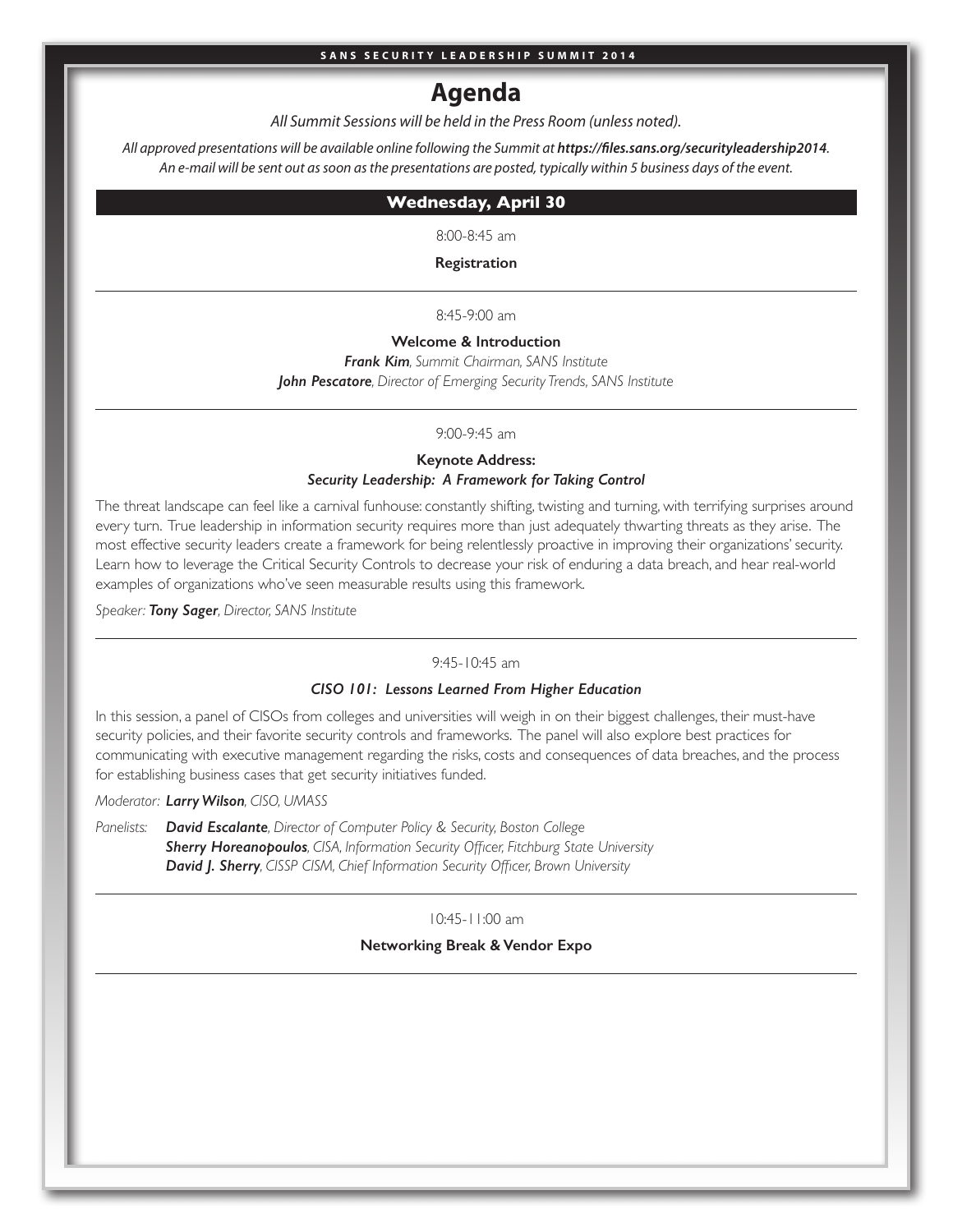#### 11:00-12:00 pm

## *A Secure Investment: What Leading VCs Think About the Future of Cyber Security*

Threats continue to evolve and innovative security solutions continue to be in high demand. In previous waves of threats, small startup security companies delivered that innovation and often grew rapidly to become trusted enterprise security technology suppliers. Will that be true in this wave, or will developments such as cloud, mobility, software defined networks, etc. change the security markets in radical ways? A panel of experienced investors in security companies will discuss these and other issues.

*Moderator: John Pescatore, Director of Emerging Security Trends, SANS Institute*

*Panelists: Greg Dracon, Partner, .406 Ventures Jeff Fagnan, Partner, Atlas Venture Rick Grinnell, Managing Director, Fairhaven Capital Partners*

12:00-1:15 pm

**Lunch & Learn** 



## *Adaptive Security Strategies via Bi-lateral Network to Endpoint Threat Response*

Mr. Shtilman will discuss his perspective regarding the need for smarter, more agile security solutions that not only detect and respond to threats, but also include the required forensics that allow organizations to adapt and fine-tune the security infrastructure when an unfortunate breach occurs. He will explore the options available for further leveraging core endpoint security technology to harness attacks before they permeate an IT infrastructure. Mr. Shtilman will discuss how using advanced endpoint security agents that collaborate bi-laterally (endpoint-to-network security solutions) regarding suspicious behavior offers key visibility and purposeful forensics that help catalog and adapt threat intelligence mechanisms to remediate and protect against threats.

*Speaker: Leonid Shtilman, CEO, Viewfinity*

## 1:15-2:15 pm

## *2014 Security Trends: Attacks Advance, Hiring Gets Harder, Skills Need Sharpening*

Last year began with Advanced Targeted Attacks from China and ended with headlines of insider disclosure of sensitive NSA information and yet another "World's Largest" credit card breach. What will 2014-2016 bring? John Pescatore will present the results of SANS' studies on attack, vulnerability and security technology trends, along with the results of the SANS 2014 Security Salary Survey. Join the discussion and learn about the evolving trends and how to best deal with them when you get back to work.

*Speaker: John Pescatore, Director of Emerging Security Trends, SANS Institute*

### 2:15-2:55 pm

## *Building Awareness: A Guide to Establishing a Successful Information Security Education Program*

This talk will explain the process of building the key support, funding, policy and staffing undertaken by Michigan Tech to develop, measure and maintain an effective campus-wide security awareness presence. It will cover the key steps of educating executives, selecting tools, staffing, categorizing and measuring risk, through implementation, support, and analytics with the goals of producing more secure behavior in our users and the ability to measure the success of the program.

*Speaker: Dan deBeaubien, Chief Technology Officer, Michigan Technological University*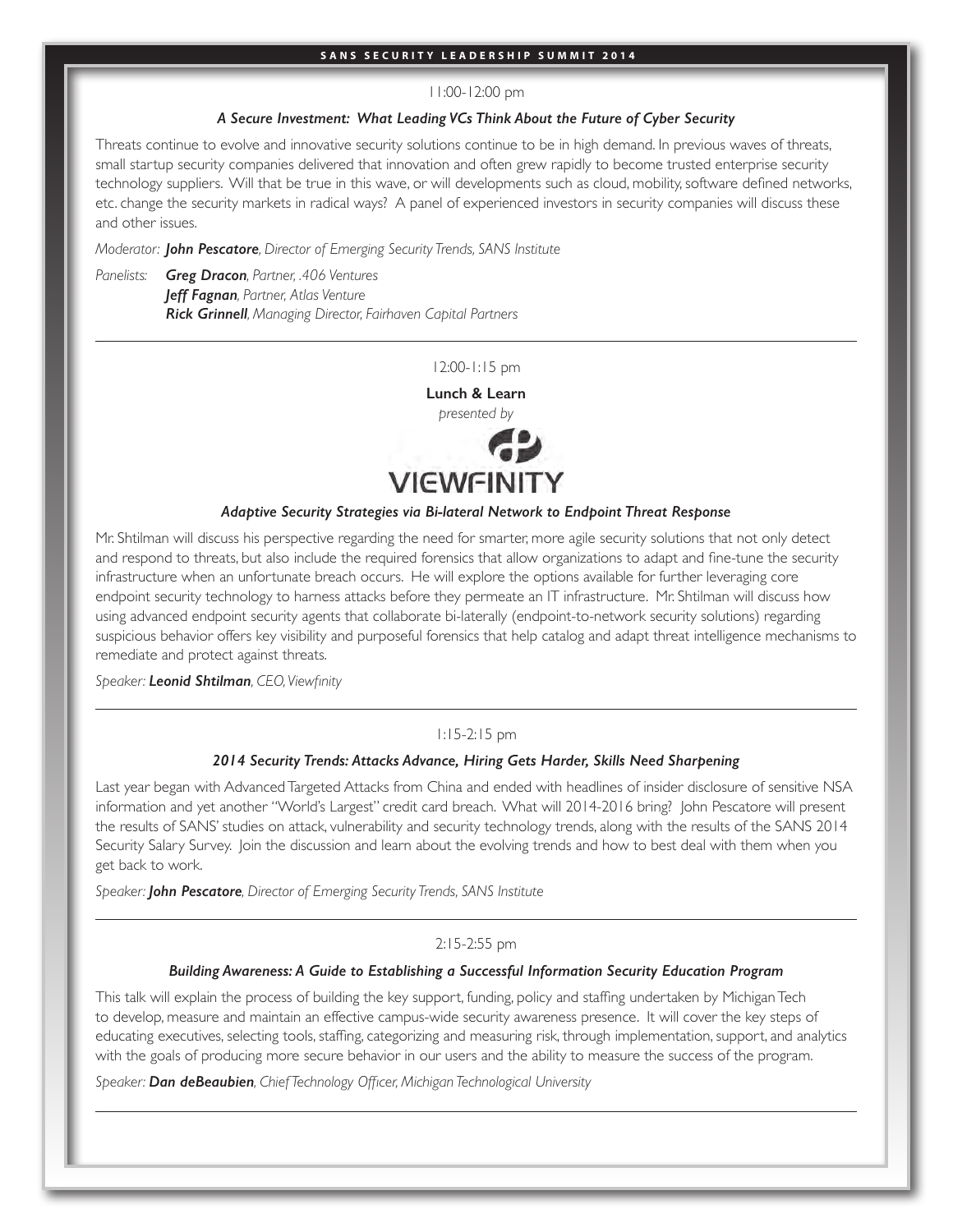## 2:55-3:15 pm

### *Your Security Awareness To-Do List*

After hearing about the success of Dan and his team at Michigan Tech, you're probably fired up to kick your own security awareness program into high gear. Learn the top three things you can do right away to transform your users from vaguely aware to relentlessly security-focused.

*Speaker: Lance Spitzner, Training Director, SANS Securing The Human Program*

## 3:15-3:30 pm

## **Networking Break & Vendor Expo**

## 3:30-4:15 pm

## *The Regulatory Landscape: How Changes Will Affect Your Security Program*

This session will discuss how the changing legal/regulatory landscape will impact your company's security efforts, including:

- Federal data security legislation
- State legislation
- Foreign regulatory efforts
- NIST Framework
- Litigation in federal and state courts

The session will also address challenges in compliance, including how the security and legal teams can communicate better about cybersecurity risks and threats, to protect the company from cyber risks while also managing its litigation risks.

*Speaker: Jason M. Weinstein, Partner, Steptoe & Johnson, LLC*

## 4:15-5:00 pm

#### *Improving Assurance Through Metrics: A Practical Case Study*

Show up to a security presentation and walk away with a specific action plan. In this presentation, James Tarala, a senior instructor with the SANS Institute, and Jack Nichelson, the Global Information Security & Network Manager at GrafTech International, will be presenting on making specific plans for information assurance metrics in an organization. Clearly this is an industry buzzword at the moment when you listen to presentations on the Critical Security Controls, NIST guidance, or industry banter). Security professionals have to know that their executives are discussing the idea. So exactly how do you integrate information assurance metrics into action in an organization and actually achieve value from the effort. Learn what efforts are currently underway in the industry to create consensus metrics guides and what initial steps an organization can take to start measuring the effectiveness of their security program. Small steps are better than no steps, and by the end of this presentation, attendees will have a start integrating metrics into their information assurance program.

*Speakers: Jack Nichelson, Global Information Security & Network Manager, GrafTech Intl. James Tarala, Senior Instructor, SANS Institute*

**Please remember to complete your evaluations for today. You may leave completed surveys at your seat or turn them in to the SANS registration desk.**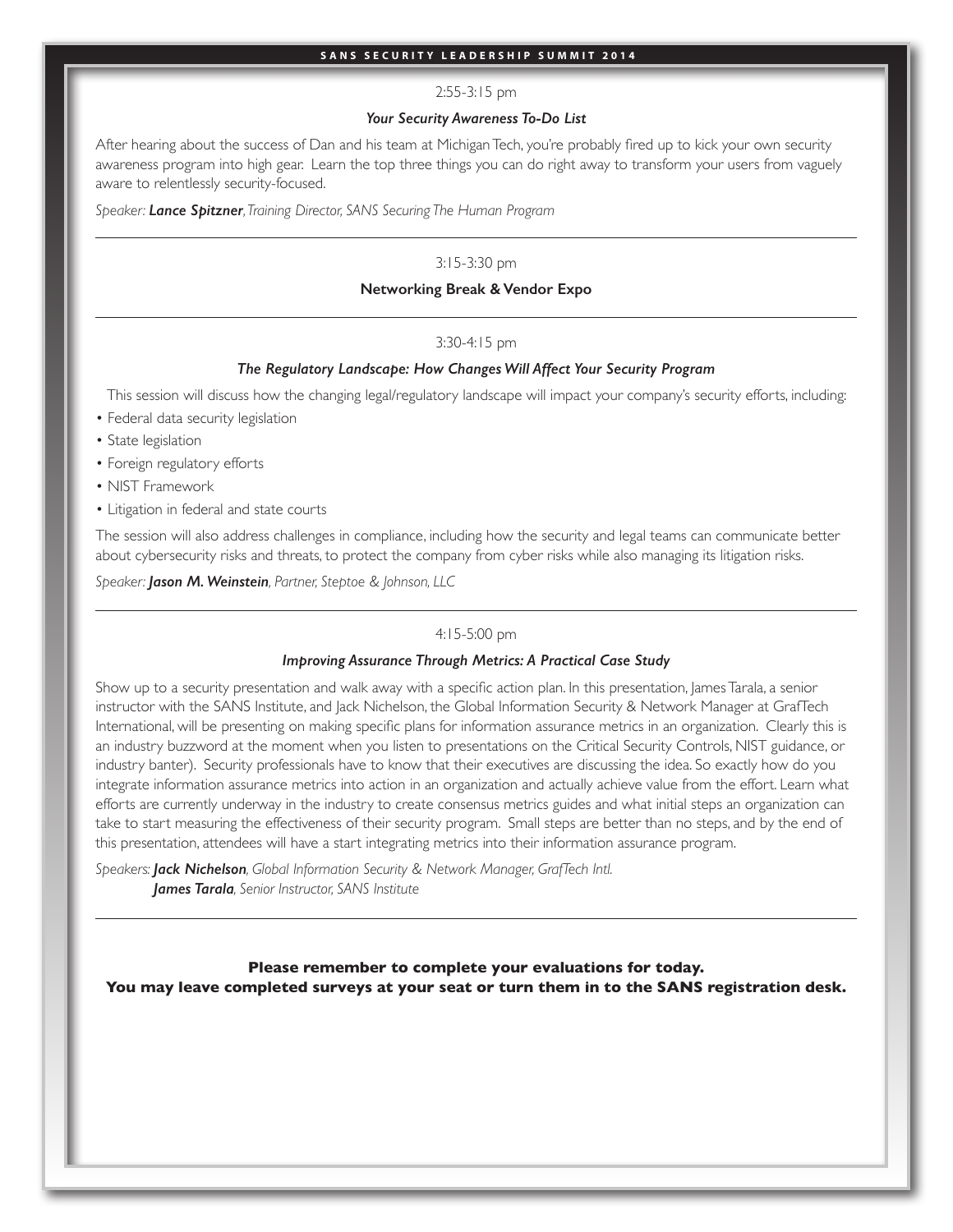## *All Summit Sessions will be held in the Press Room (unless noted).*

All approved presentations will be available online following the Summit at https://files.sans.org/securityleadership2014. *An e-mail will be sent out as soon as the presentations are posted, typically within 5 business days of the event.*

## **Thursday, May 1**

8:00-9:00 am

## **Registration**

## 9:00-9:45 am

## *A Well-Oiled Machine: How Advance Auto Parts Integrates Security Across the Organization*

Advance Auto Parts, the largest automotive aftermarket parts provider in North America, recently completed a massive acquisition. The company they acquired was privately held, and had not previously been subject to PCI compliance or any other security controls that have long been the standard at the publicly traded Advance Auto Parts (NYSE: AAP). Hear from their CISO as he discusses the challenges of integrating and securing legacy and acquired systems while keeping the business running at top speed.

*Speaker: Joel Yonts, CISO, Advance Auto Parts*

### 9:45-10:45 am

## *Taking Risks to Manage Risk: Using Technology Portfolio Management to Design New Controls for Emerging Technologies*

Chief Information Security Officers have evolved as information risk managers dealing with emerging technologies like social networks, mobile applications, analytics on vast amounts of data and cloud services. Aetna's CISO Jim Routh will share his perspective on the pressing need to take risks in order to more effectively manage risks using an approach of selecting specific emerging technology solutions to create new controls to use with emerging technologies.

*Speaker: Jim Routh, Chief Information Security Officer, Aetna*

## 10:45-11:00 am

## **Networking Break & Vendor Expo**

## 11:00-11:45 am

### *Convincing Management to Increase Your Security Budget*

Imagine if a business line manager went to the CEO and said "I need \$1M to launch a new product. I can't tell you what good things will happen if we do, but really bad things will happen if we don't, though I can't tell you when the bad things will happen." Doesn't sound like a winning strategy, does it? Yet, that is what most CIOs and CEOs hear from security managers asking for budget increases. Come hear the founder of SANS, Alan Paller, describe real-world examples of how successful CISOs have convinced management to fund proactive steps to increase security. At the end of the session, you'll be armed with better tactics and evidence to convince management that new security initiatives will lead to concrete and meaningful benefits to the business and its customers.

*Speaker: Alan Paller, Director of Research, SANS Institute*

## 11:45 am-12:30 pm

## *IR Team Leadership in 2014: How to "Level Up" Your IR Team*

Organizations' IR policies focus on the NIST IR PICERL process (PICERL – Preparation, Identification, Containment, Eradication, Recovery and Lessons learned). Most organizations tend to focus their IR teams on of C, E, or R and lightly touching on the others in their policy. As a result, the larger picture - the context they operate within – might not be fully explored. This presentation ties together all the elements into a complete narrative, walking the attendees through the entire incident response process. Attendees will develop a greater appreciation of their role as a leader, the role of their IR team, and their relationship with the larger organization. While leadership may think their team might consider their role is confined to some, but not all, of those phases. IR teams should be involved in all phases to a greater or lesser degree. And in doing so IR teams expand our own capabilities and contribute to the development of a stronger and more flexible team.

*Speakers: David Kovar, Manager, Ernst & Young Rob Lee, Fellow, SANS Institute*